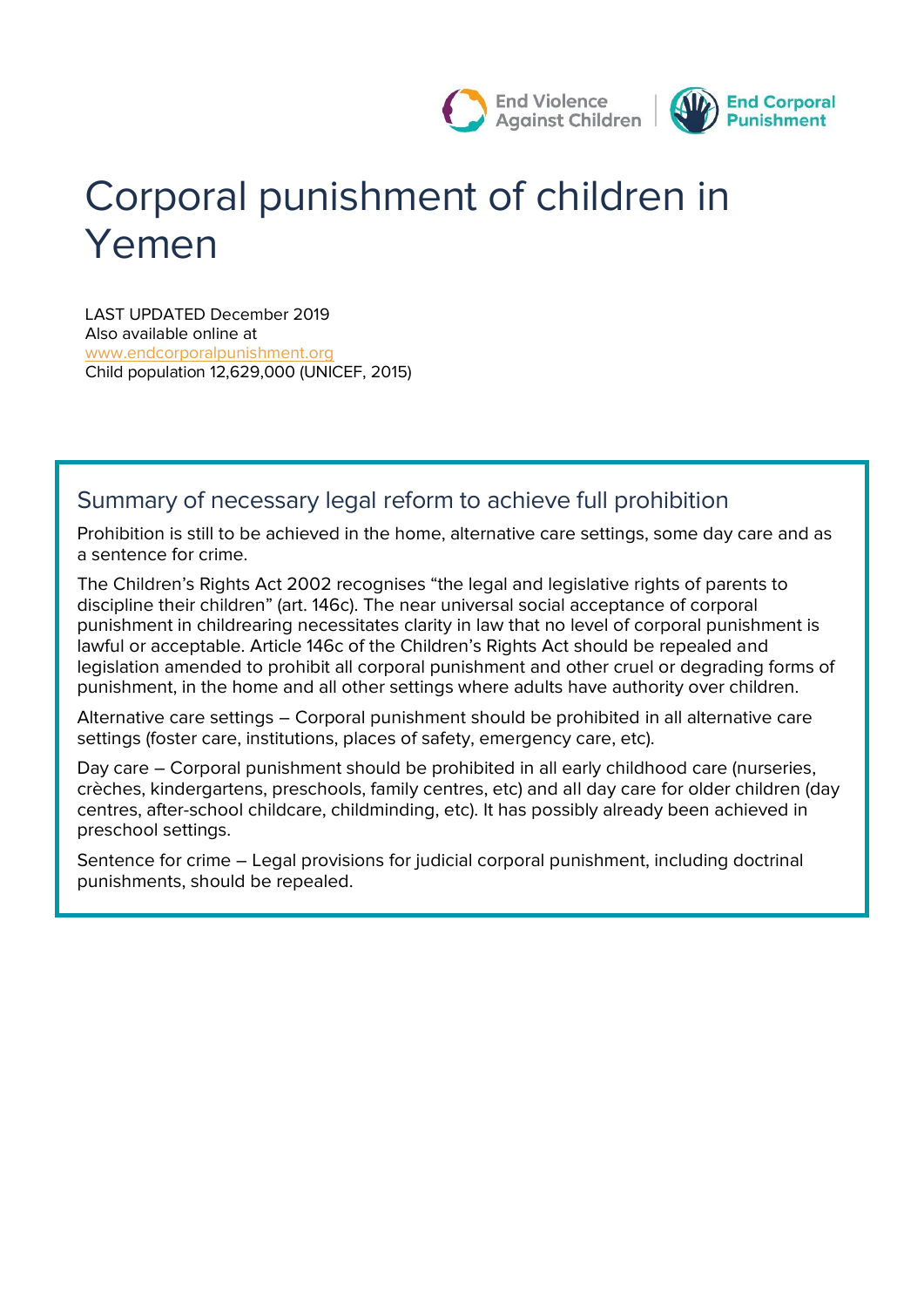# **Current legality of corporal punishment**

### **Home**

Corporal punishment is lawful in the home. Article 146 of the Children's Rights Act 2002 confirms "the legal and legislative rights of parents to discipline their children". Provisions against violence and abuse in the Children's Rights Act, the Criminal Code 1994 and the Protection Against Domestic Violence Act 2008 are not interpreted as prohibiting corporal punishment in childrearing.

In 2010, amendments to the Criminal Code and the Children's Rights Act were under discussion which had been drafted with a view to addressing corporal punishment but at that time proposed provisions included confirmation of the "right to discipline children". In reporting to the Universal Periodic Review of Yemen in 2014, the Government stated that, in cooperation with UNICEF, it is reviewing current legislation on children with a view to proposing draft new legislation in line with the Convention on the Rights of the Child; it indicated that a Children's Bill is under discussion.<sup>1</sup> As at February 2015, the draft Child Rights Law had been submitted by the Ministry of Legal Affairs to the Cabinet and was awaiting approval; it did not include prohibition of corporal punishment by parents.

A new Constitution is under discussion. As at February 2015 the draft states that everyone has the right "to physical, mental and psychological well-being" and prohibits "physical, mental, psychological torture" (art. 77) and that children have the right to "protection from negligence, economic, social and sexual abuse, the risks of human trafficking and smuggling, and detrimental cultural practices, and all that undermines dignity and prejudices their health, physical and psychological wellbeing" (art. 122); article 125 states: "It is prohibited to exercise any form of violence or force against children…." It does not explicitly prohibit all corporal punishment.

#### **Alternative care settings**

Corporal punishment is lawful in alternative care settings. Article 146 of the Children's Rights Act 2002, confirming "the legal and legislative rights of parents to discipline their children", presumably applies to all persons with parental authority. As at February 2015, the draft Child Rights Law under discussion does not include prohibition of corporal punishment in alternative care settings.

#### **Day care**

Corporal punishment is lawful in early childhood care and in day care for older children. Article 146 of the Children's Rights Act 2002, confirming "the legal and legislative rights of parents to discipline their children" presumably applies to all persons with parental authority. Corporal punishment is possibly unlawful in preschools under education legislation (see under "Schools"). As at February 2015, the draft Child Rights Law under discussion did not include prohibition of corporal punishment in day care.

#### **Schools**

 $\overline{a}$ 

Corporal punishment is explicitly prohibited in schools by article 68 of the regulations governing school punishment 2001. The Ministry of Education developed a manual on alternatives to corporal punishment for inclusion in the 2008 teacher training package. In reporting to the Committee on the Rights of the Child in 2010, the Government referred to Ministerial Decision No. 10 of 2002 which prohibits corporal and psychological punishment in schools.<sup>2</sup> The draft Child Rights Law under discussion in February 2015 would confirm prohibition of corporal punishment in schools, stating in article 117: "The Ministry of Education shall put in place all the measures that guarantee improving school administration system and strengthen student and parents involvement in all decisions related to students. The Ministry of Education shall also harmonise between the school administration and student dignity and it shall take any decisions or carry out any programs to eliminate all forms of violence, including physical or humiliating punishments, in schools regardless of their sources."

<sup>1</sup> 8 November 2013, A/HRC/WG.6/18/YEM/1, National report to the UPR, para. 101

<sup>2</sup> 23 October 2012, CRC/C/YEM/4, Fourth state party report, para. 367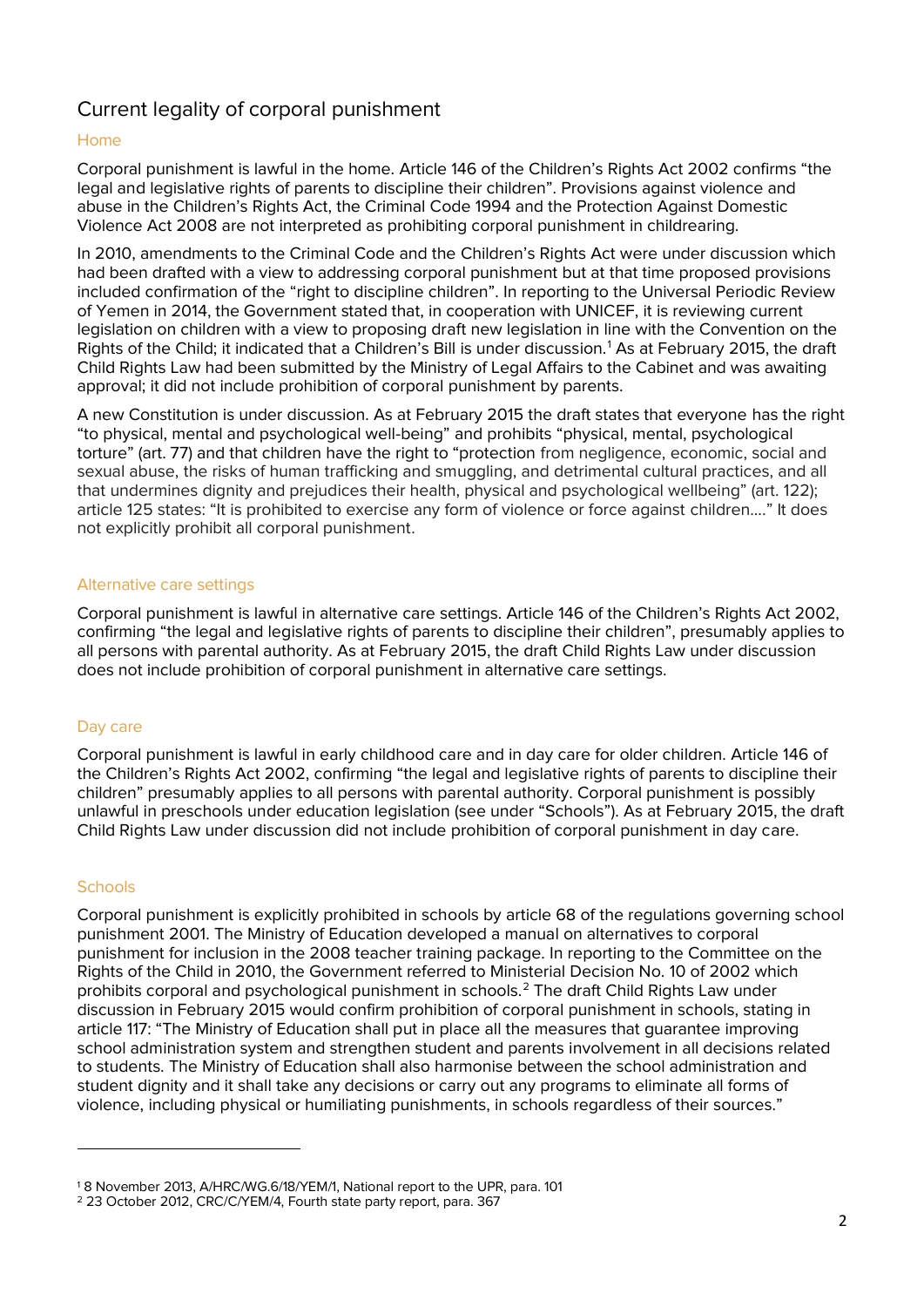#### **Penal institutions**

Corporal punishment is unlawful as a disciplinary measure in penal institutions. The Constitution states in article 47(b): "Physical punishment and inhumane treatment during arrest, detention or imprisonment are prohibited." Under article 4 of the Organisation of Prisons Act 1991 the prison director must ensure that prison staff members treat detainees humanely and with respect for their dignity. The Juvenile Welfare Act (art. 14) prohibits the mistreatment of juveniles and the use of physical coercion when enforcing court rulings, though does not explicitly prohibit corporal punishment. The draft Constitution states in article 127 that "children, during arrest or restriction of freedom, shall be treated in a manner that protects them and maintains their dignity".

#### **Sentence for crime**

 $\overline{a}$ 

Corporal punishment is lawful as a sentence for crime under article 38 of the Criminal Code 1994, which provides for amputation, retribution-in-kind and flogging; according to article 31, children between the ages of 15 and 18 may be given reduced sentences; children between 7 and 15 years may receive the measures provided for in the Juvenile Welfare Act 1992, which do not include corporal punishment though it is not explicitly prohibited. The Children's Rights Act 2002 does not prohibit doctrinal punishment (see below): a child aged 10 or under is not liable to the punishments prescribed in the Criminal Code, but a child "in full possession of his mental faculties" is liable to up to a third of the maximum penalty prescribed for the offence (art. 125).

The Criminal Code and the Code of Criminal Procedure 1994 allow for sentences of retribution (*qisas*) and doctrinal punishment (*hadd*) (Criminal Code, art. 11; Criminal Procedure Code, arts. 477 to 493). *Qisas* punishments are ordered for offences against the person leading to injury or death (Criminal Code, art. 13), and they involve the infliction on the defendant of the same injury for which he or she was convicted of inflicting on the victim. Many of the provisions in criminal law which protect the dignity of the offender or prohibit inhuman treatment include the clause that they "shall be without prejudice to the right of victims to claim retribution." *Hadd* punishments are mandatory punishments for the offences of transgression, apostasy, banditry, theft, adultery, slander and drinking alcohol (Criminal Code, art. 12). Under certain circumstances, doctrinal punishments do not apply (e.g. see Criminal Code arts. 266 on adultery and 299 on theft), and the Government has stated that these grounds for nonapplicability "are such as to make the use of those punishments nearly impossible". $3$ 

When a person is sentenced to "retaliation resulting in loss of life or limb", the Department of Public Prosecutions must inform the Supreme Court, which may set aside the sentence (Criminal Procedure Code, art. 434); the President must ratify the sentence and issue a Decree before it can be carried out (arts. 479 and 480). It should not take place on an official or religious holiday (Criminal Code, art. 484).

The Criminal Procedure Code states that doctrinal and retribution-in-kind sentences should take place in a hospital or other designated place, in the presence of a member of the General Prosecution, the Investigations Clerk, a police officer and a doctor, as well as the victim's relatives and legal representative (art. 483). Doctrinal amputation "shall be carried out by a sharp tool on the right hand at the wrist and on the foot at the ankle" (art. 489). Injuries inflicted in fulfilment of retribution-in-kind sentences must be similar to the original injury (for which the defendant has been convicted) and "both the injured organ of the plaintiff and the vindicating organ of the sentenced defendant [must be] equal in health and soundness;" compliance with these conditions must be certified by a medical doctor (art. 490). The sentence must be carried out "by the severance of the organ described in the verdict, by means of the appropriate sharp tool, at the joint or boundary where such organ terminates," unless the doctor considers this would put the defendant's life at risk; emergency medical treatment must be provided following the punishment (art. 491).

Flogging should be inflicted with "a single soft strap, without any knots at its end", in the presence of witnesses. Men may sit or stand, women must sit. The lashing proceeds from the foot to the neck,

<sup>3</sup> 23 February 2004, CCPR/C/YEM/2004/4, Fourth state party report to the Human Rights Committee, para. 167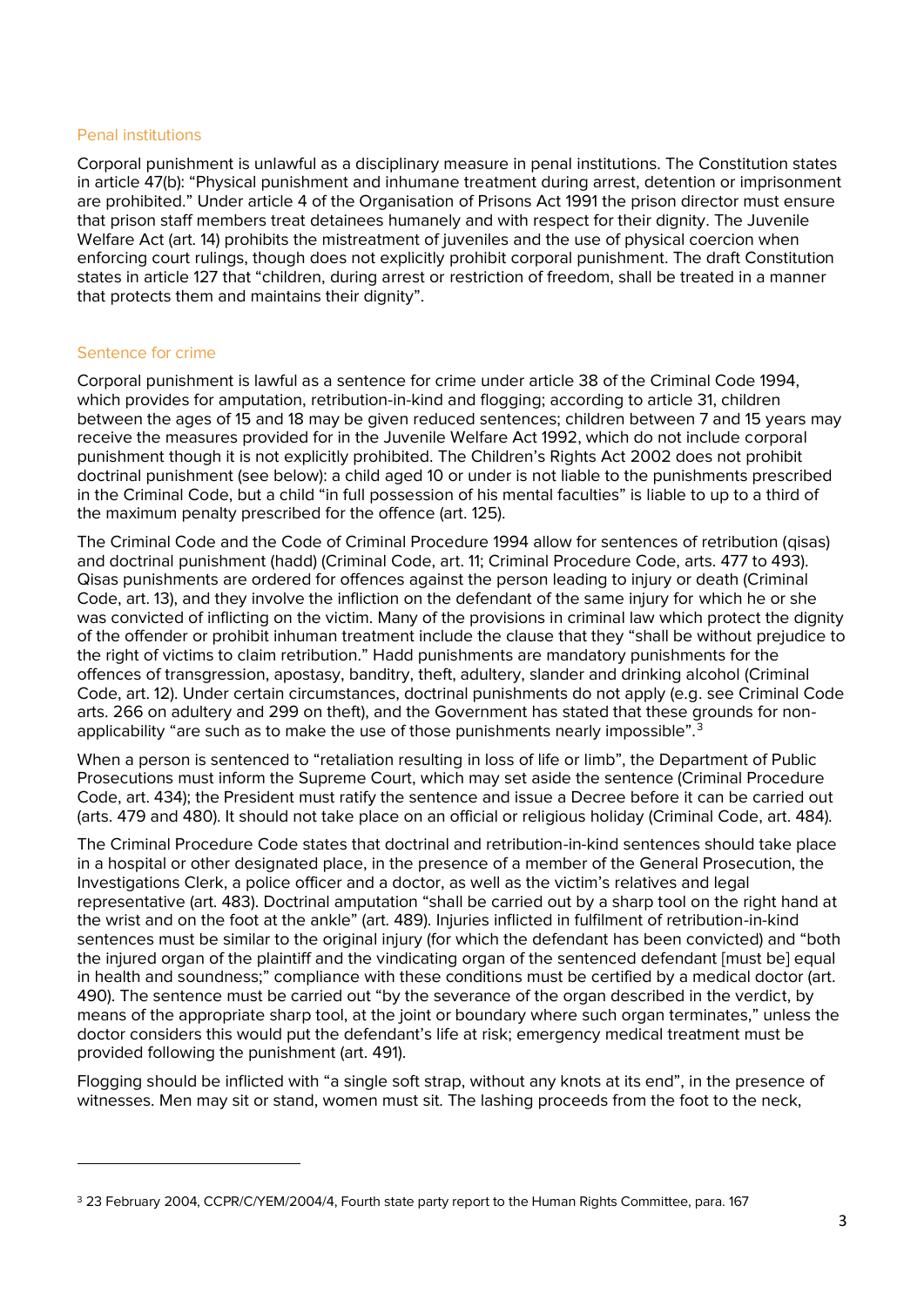avoiding the head, and is more severe in cases of adultery. The flogging must be supervised by a medical doctor, who must ensure that it will not lead to death (Criminal Procedure Code, art. 492).

As at February 2015, the draft Child Rights Law under discussion would prohibit the sentencing of children to corporal punishment, stating in article 191(A): "A child shall not be subject to death penalty, a life-time imprisonment or financial or physical punishments."

# **Universal Periodic Review of Yemen's human rights record**

Yemen was reviewed in the first cycle of the Universal Periodic Review in 2009 (session 5). The following recommendations were made:<sup>4</sup>

"Stop the sentencing of children to any form of physical punishment (United Kingdom);

"Abolish torture and other cruel, inhuman and degrading treatment in all forms, in particular stoning, flogging and the amputation of limbs, and the execution of minors, as recommended by the Human Rights Committee and the relevant special mandate holders, respectively (Israel);

"Abolish corporal punishments such as flogging and, in a few cases, amputation of limbs, as they are in violation of article 7 of ICCPR. (Nigeria)"

The Government accepted the first of these recommendations but rejected the other two.

The second cycle review of Yemen took place in 2014 (session 18). No specific recommendations on corporal punishment were made but the following recommendations were made and were accepted by the Government:<sup>5</sup>

"Continue efforts to adopt and implement legislative and administrative measures for the promotion and protection of the rights of the child (Chile);

"Spare no effort to expedite the guarantee of the rights of the child at the constitutional level (Guatemala);

"Establish an institutional framework which protects the rights of the child and guarantees implementation of these rights (Senegal);

"Continue the efforts in the field of the promotion and protection of the rights of vulnerable groups of the population, particularly children, women and persons with disabilities (Djibouti);

"Protect and promote the human rights of the entire population, particularly the most vulnerable groups such as women, children and minorities, and include these rights in the upcoming constitutional review process (Colombia)"

Third cycle examination took place in 2019 (session 32). No recommendation was issued specifically on corporal punishment of children but the Government supported the following recommendations:<sup>6</sup>

"Continue all possible efforts in adopting legislation and implementing operational frameworks focusing on protecting women and children from violence, including female genital mutilation. In order to avoid the tragedy of Yemen witnessing a lost generation– the government should take all possible steps fostering access of all children to education (Poland);

"Further efforts in enhancing the protection of vulnerable sectors including women, children, migrants, refugees, asylum seekers and internally displaced persons from violence and exploitation (Philippines)"

 $\overline{a}$ 

<sup>4</sup> 5 June 2009, A/HRC/12/13, Report of the working group, paras. 91(54), 94(9) and 94(10)

<sup>5</sup> 7 April 2014, A/HRC/26/8, Report of the working group, paras. 115(19), 115(20), 115(39), 115(48) and 115(49)

<sup>6</sup> 17 April 2019, A/HRC/41/9, Report of the Working Group, paras. 123(44) and 123(76)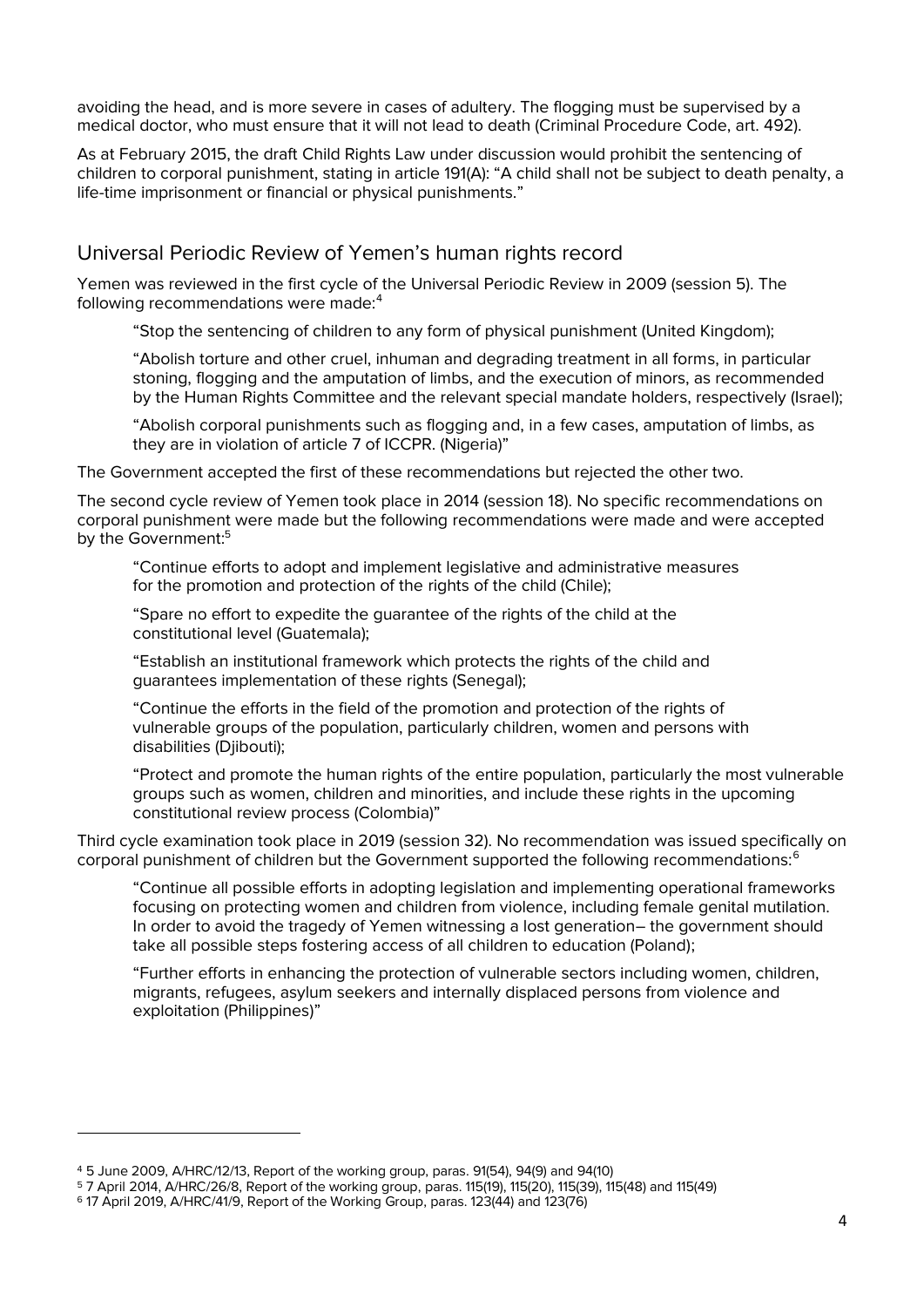# **Recommendations by human rights treaty bodies**

#### **Committee on the Rights of the Child**

(31 January 2014, CRC/C/YEM/CO/4 Advance Unedited Version, Concluding observations on fourth state party report, paras. 7, 8, 43 and 44)

"The Committee, while welcoming the State party's efforts to implement the Committee's concluding observations of 2005 on the State party's third periodic report (CRC/C/15/Add.267), notes with regret that some of the recommendations contained therein have not been fully addressed.

"The Committee urges the State party to take all necessary measures to address those recommendations from the concluding observations of the third periodic report under the Convention that have not been implemented or sufficiently implemented, particularly those related to the definition of the child, corporal punishment, harmful practices, education and administration of juvenile justice.

"The Committee notes that the Ministry of Education issued Decree No. 426 (2012) prohibiting corporal punishment in schools. However, it is concerned at the challenges to the effective implementation of this decree, such as the lack of adequate monitoring mechanisms, the teachers' preconceptions regarding corporal punishment as a disciplinary measure and the lack of accountability mechanisms. It remains concerned that corporal punishment continues to be widely used within the family, in alternative care settings and as a sentence for a crime.

"The Committee urges the State party to:

a) explicitly prohibit in its legislation all forms of corporal punishment including by adopting the draft amendments package on the rights of the child;

b) introduce sustained public education, awareness-raising and social mobilization programmes, involving children, families, communities, traditional and religious leaders, on the harmful effects, both physical and psychological, of corporal punishment, with a view to changing the general attitude towards this practice;

c) ensure that legal proceedings are systematically initiated against those responsible for ill-treating children;

d) promote positive, non-violent and participatory forms of child-rearing and discipline; and

e) establish a child-friendly complaints mechanism."

#### *Committee on the Rights of the Child*

(21 September 2005, CRC/C/15/Add.267, Concluding observations on third report, paras. 41, 42 and 43)

"The Committee is deeply concerned that corporal punishment is still used as a disciplinary measure in schools despite its official prohibition and is widely practised within the family and in other settings. The Committee is further concerned that corporal punishment, including flogging, is still lawful as a sentence for crime.

"The Committee recommends that the State party, as a matter of urgency:

a) review existing legislation and explicitly prohibit all forms of corporal punishment;

b) abolish by law the possibility of sentencing a child to any form of physical punishment; and

c) undertake well-targeted public-awareness campaigns on the negative impact of corporal punishment on children, and provide teachers and parents with training on non-violent forms of discipline as an alternative to corporal punishment.

"The Committee also reiterates its previous concluding recommendations (CRC/C/15/Add. 102, paras, 21 and 34) and joins its voice to those made by the Human Rights Committee (CCPR/C/75/YEM, para. 16), and the Committee Against Torture (CAT/C/CR/31/4, para. 7)."

#### *Committee on the Rights of the Child*

(10 May 1999, CRC/C/15/Add.102, Concluding observations on second report, paras. 21 and 34)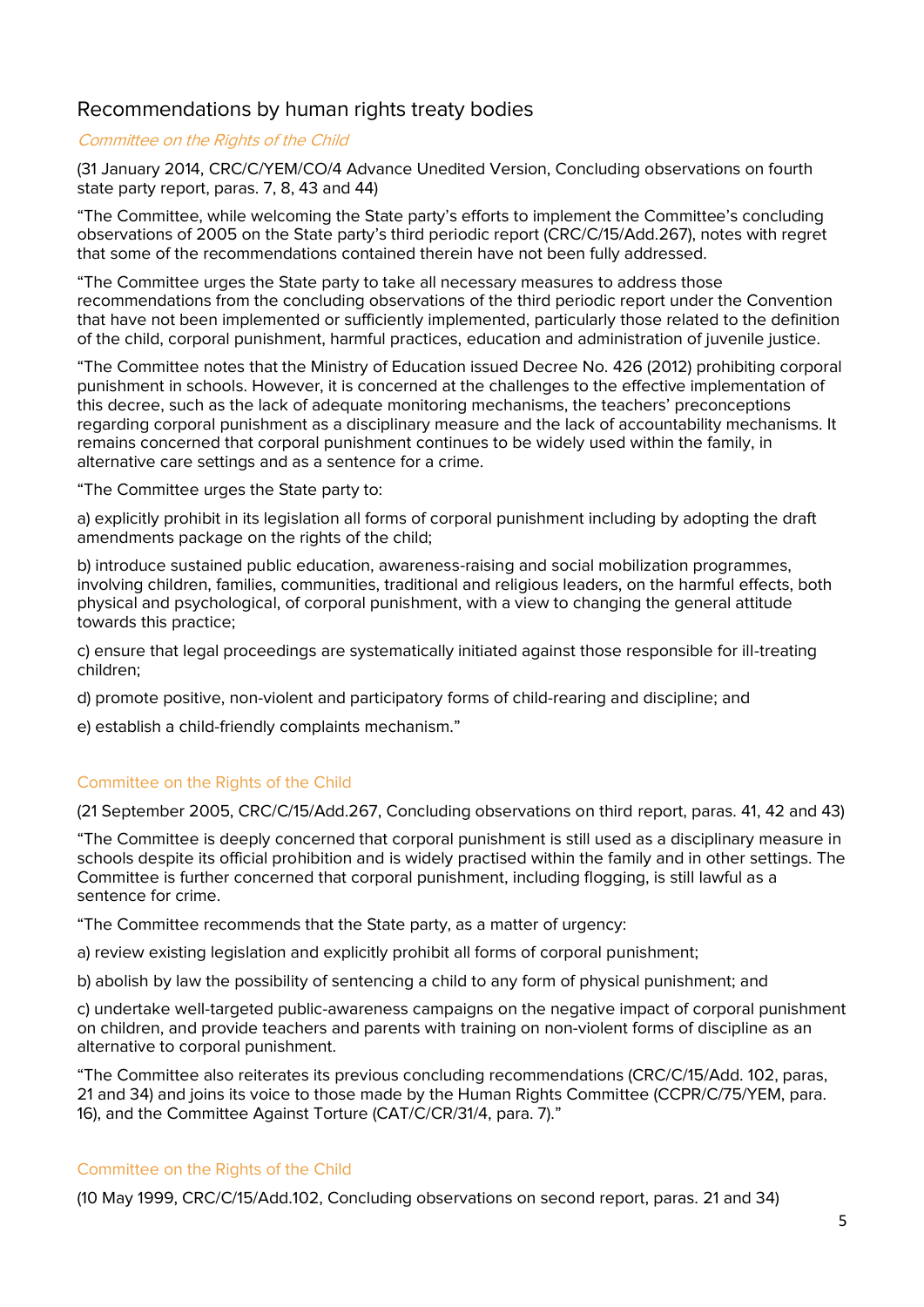"Although the Committee is aware that ill-treatment of children is prohibited by law, it remains concerned that the use of corporal punishment by parents is widely regarded to be acceptable. The Committee recommends that the State party reinforce measures to raise awareness on the negative effects of corporal punishment and ensure that discipline in schools, families and all institutions is administered in a manner consistent with the child's dignity, in the light of articles 3, 12, 19 and 28 of the Convention. The Committee further suggests that the State party ensure that alternative disciplinary measures are developed within the family and in schools and other institutions.

"While noting that the State party has in place domestic legislation relating to juvenile justice, the Committee remains concerned at the general situation of the administration of juvenile justice and in particular its compatibility with the Convention, as well as with other relevant United Nations standards. The Committee is especially concerned about the lack of detention centres for female juvenile offenders; the use of detention other than as a measure of last resort; the poor living conditions in detention centres; the use of physical punishment, including flogging, and torture in detention centres; the lack of rehabilitation measures and educational facilities for juvenile offenders; and the placement of 'potential delinquents' in detention centres instead of care institutions for their rehabilitation. Furthermore, the Committee considers that the age of criminal responsibility, set at 7 years, is too low. The Committee reiterates its recommendations (see CRC/C/15/Add.47, para.21) that the State party take all measures to review its legislation in order to reflect fully the provisions of the Convention, in particular articles 37, 40 and 39, as well as other relevant international standards in this area, such as the Beijing Rules, the Riyadh Guidelines and the United Nations Rules for the Protection of Juveniles Deprived of their Liberty. Training programmes on relevant international standards should be organized for all professionals working in the system of juvenile justice. The Committee recommends that the State party consider seeking technical assistance from, inter alia, the Office of the United Nations High Commissioner for Human Rights, the Centre for International Crime Prevention, the International Network on Juvenile Justice and UNICEF through the Coordination Panel on Juvenile Justice."

#### **Human Rights Committee**

(23 April 2012, CCPR/C/YEM/CO/5, Concluding observations on fifth report, para. 20)

"The Committee is concerned about the legality of corporal punishment as a form of criminal sanction, which includes flogging, amputation and stoning. The Committee is also concerned about reports of corporal punishments against children outside judicial spheres such as within the family and in schools (arts. 6, 7 and 24).

The State party should take practical steps to put an end to corporal punishment in all settings. It should encourage nonviolent forms of discipline as alternatives to corporal punishment, and should conduct public information campaigns to raise awareness about its harmful effects."

#### *Human Rights Committee*

(9 August 2005, CCPR/CO/84/YEM, Concluding observations on fourth report, para. 16)

"The Committee reiterates its deep concern that corporal punishments such as flogging, and in a few cases even amputation of limbs, are still prescribed by law and practised in the State party, in violation of article 7 of the Covenant.

The State Party should immediately put an end to such practices and modify its legislation accordingly, in order to ensure its full compatibility with the Covenant."

#### *Human Rights Committee*

(26 July 2002, CCPR/CO/75/YEM, Concluding observations on third report, para. 16)

"The Committee is extremely concerned to find that amputation and flagellation, and in general corporal punishment are still prescribed by law and practised, contrary to article 7 of the Covenant.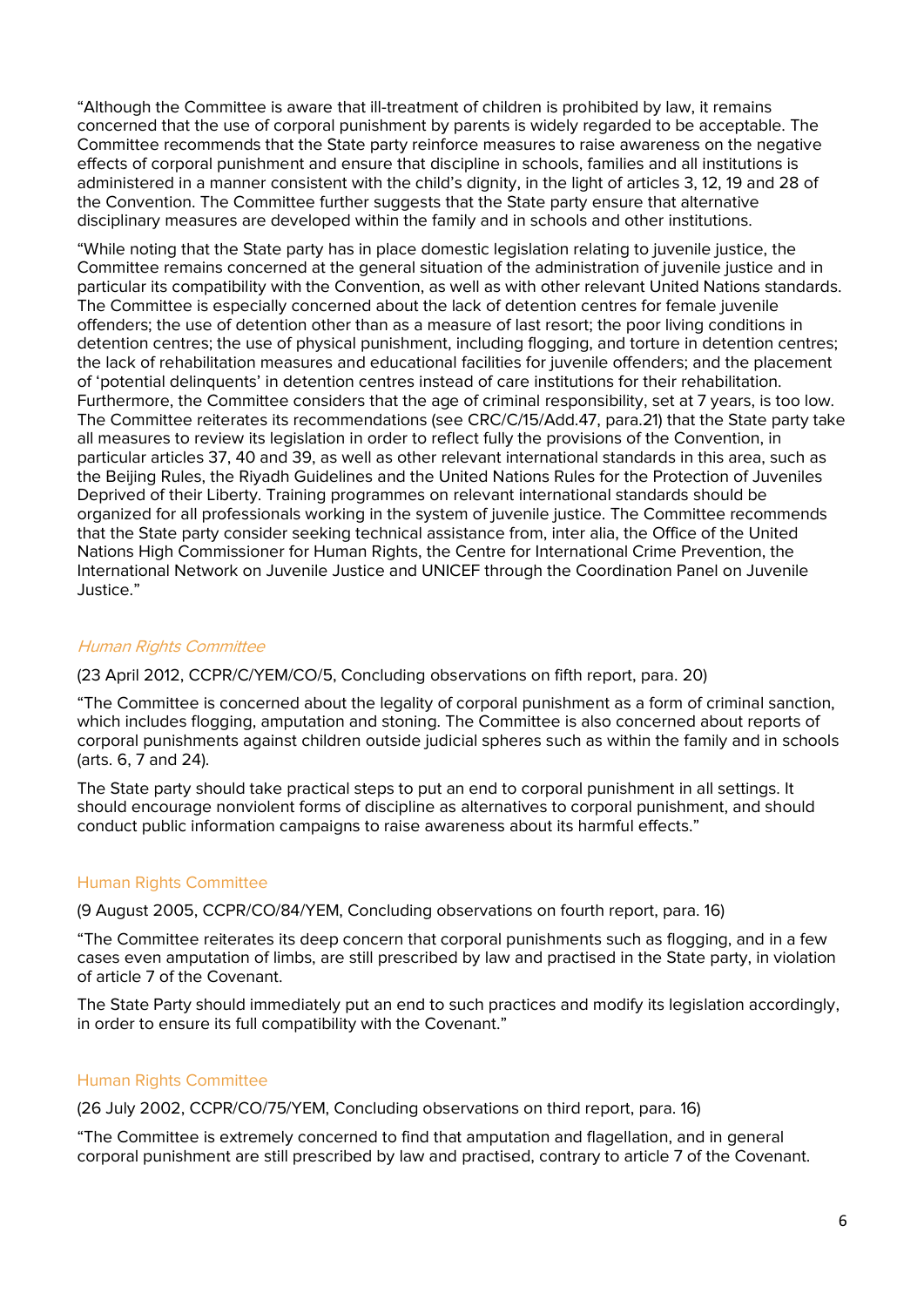The State party should take appropriate measures to put an end to such practices and to ensure respect for the provisions of the Covenant."

## *Human Rights Committee*

(3 October 1995, CCPR/C/79/Add.51; A/50/40, paras. 242-265, Concluding observations on second report, paras. 256 and 262)

"… The Committee is also deeply concerned about the maintenance of corporal punishments like amputation of limbs and whipping, which is in violation of article 7 of the Covenant.

"… The Committee recommends that the Government take the initiative for the total abolishment of corporal punishment."

#### **Committee Against Torture**

(25 May 2010, CAT/C/YEM/CO/2/Rev.1, Concluding observations on second report, para. 18)

"The Committee remains concerned that certain criminal sanctions (or *hadd* penalties) such as floggings, beatings and even amputation of limbs are still prescribed by law and practised in the State party, in violation of the Convention. The Committee is also concerned at reports that courts across the country impose sentences of flogging almost daily for alleged alcohol and sexual offences, and that such floggings are carried out immediately, in public, without appeal. It is also concerned at the wide discretionary powers of judges to impose these sanctions and that they may be imposed in a discriminatory way against different groups, including women (arts. 1, 2 and 16).

The State party should put an end immediately to such practices and modify its legislation accordingly, especially with regard to the discriminatory effects of such criminal sanctions on different groups, including women, in order to ensure its full compatibility with the Convention."

## *Committee Against Torture*

(5 February 2004, CAT/C/CR/31/4, Concluding observations on initial report, paras. 6 and 7)

"The Committee expresses its concern about the following:

b) the nature of some criminal sanctions, in particular flogging and amputation of limbs, which may be in breach of the Convention….

"The Committee recommends that the State party:

b) take all appropriate measures to ensure that criminal sanctions are in full conformity with the Convention…."

#### **Committee on Economic, Social and Cultural Rights**

(1 June 2011, E/C.12/YEM/CO/2, Concluding observations on second report, para. 22)

"The Committee notes with concern that corporal punishment of children may be applied as a penalty in criminal proceedings, and that it is lawful and widely used in the home and alternative care settings as a disciplinary method (art. 10).

The Committee recommends that the State party urgently adopt legislation explicitly prohibiting corporal punishment of children in all settings, including as a penalty in criminal proceedings, as well as at home and in alternative care settings."

## **Prevalence/attitudinal research in the last ten years**

Research involving caregivers and teachers of 1,196 randomly sampled 7-10 year olds found harsh corporal punishment is very common in Yemen: more than half of rural caregivers and about a quarter of urban caregivers reported using harsh corporal punishment (hitting children with implements, tying